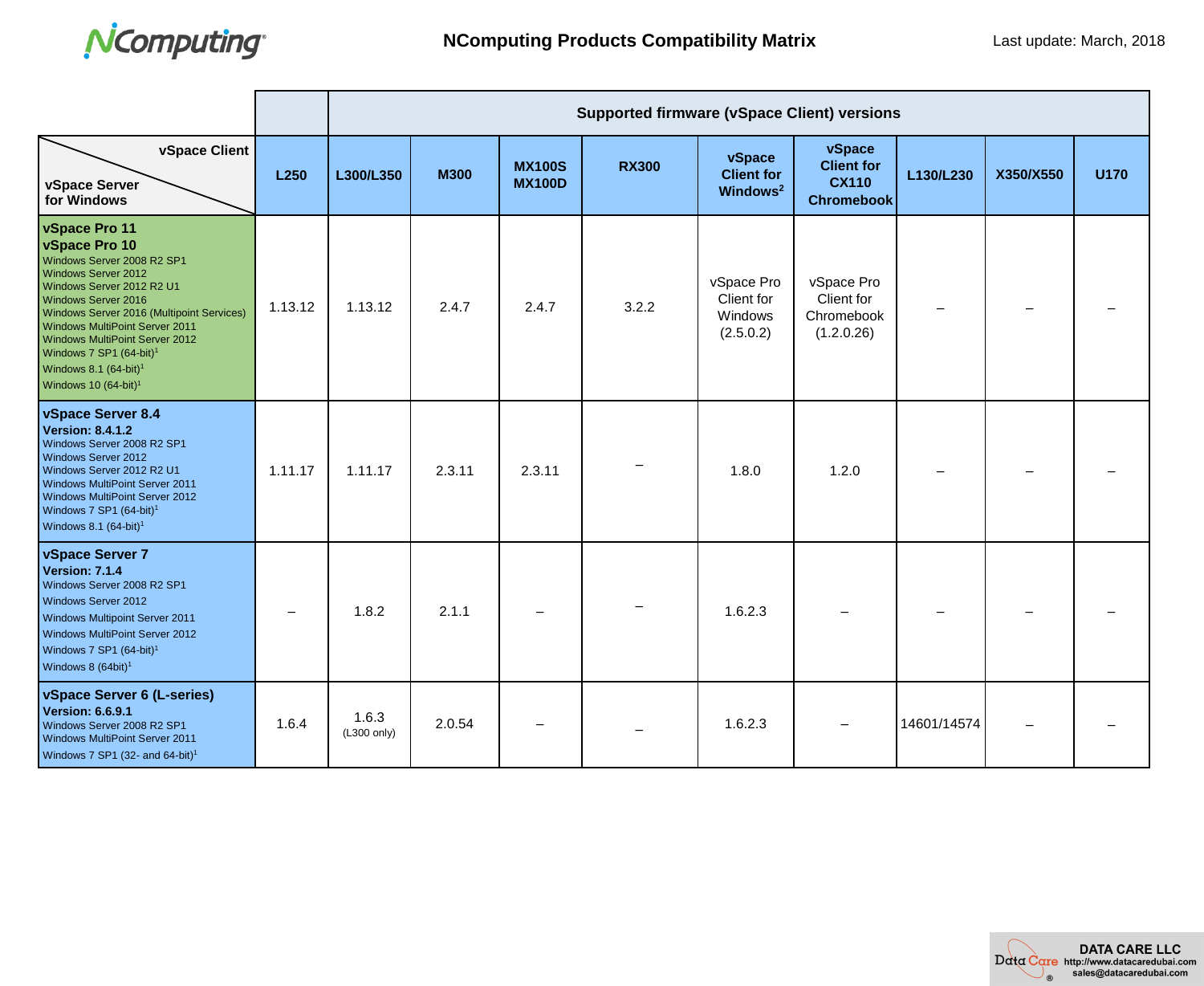

|                                                                                                                                                                             |      | <b>Supported firmware (vSpace Client) versions</b> |             |                                |              |                                                     |                                                                  |             |           |             |
|-----------------------------------------------------------------------------------------------------------------------------------------------------------------------------|------|----------------------------------------------------|-------------|--------------------------------|--------------|-----------------------------------------------------|------------------------------------------------------------------|-------------|-----------|-------------|
| vSpace Client<br>vSpace Server<br>for Windows                                                                                                                               | L250 | L300/L350                                          | <b>M300</b> | <b>MX100S</b><br><b>MX100D</b> | <b>RX300</b> | vSpace<br><b>Client for</b><br>Windows <sup>2</sup> | vSpace<br><b>Client for</b><br><b>CX110</b><br><b>Chromebook</b> | L130/L230   | X350/X550 | <b>U170</b> |
| vSpace Server 6 (X-series)<br><b>Version: 6.2.7.2</b><br>Windows Server 2008 R2 SP1<br><b>Windows MultiPoint Server 2011</b><br>Windows 7 SP1 (32- and 64-bit) <sup>1</sup> |      |                                                    |             |                                |              |                                                     |                                                                  |             |           |             |
| vSpace Server 6 (U-series)<br><b>Version: 6.4.3.7</b><br>Windows Server 2008 R2 SP1<br>Windows MultiPoint Server 2011<br>Windows 7 SP1 (32- and 64-bit) <sup>1</sup>        |      |                                                    |             |                                |              |                                                     |                                                                  |             |           |             |
| vSpace Server 4 (L-series)<br><b>Version: 4.9.6.1</b><br>Windows Server 2003 R2 SP2 (32-bit)<br>Windows XP SP3 <sup>1</sup> (32-bit)                                        |      | 1.4.1<br>(L300 only)                               |             |                                |              |                                                     |                                                                  | 14601/14574 |           |             |
| vSpace Server 4 (X-series)<br><b>Version: 4.4.11.1</b><br>Windows Server 2003 R2 SP2 (32-bit)<br>Windows XP SP3 <sup>1</sup> (32-bit)                                       |      |                                                    |             |                                |              |                                                     |                                                                  |             |           |             |
| vSpace Server 4 (U-series)<br><b>Version: 4.8.1.26</b><br>Windows Server 2003 R2 SP2 (32-bit)<br>Windows XP SP3 <sup>1</sup> (32-bit)                                       |      |                                                    |             |                                |              |                                                     |                                                                  |             |           |             |

Supported Windows Server OS versions: Standard, Enterprise and Datacenter Supported Windows Desktop OS versions: Professional, Business, Enterprise and Ultimate<sup>1</sup>

**<sup>1</sup>** Microsoft Windows Server and appropriate client access licenses are required for multiuser environments using NComputing products. Desktop operating systems such as Microsoft Windows XP, Microsoft Windows Vista, Microsoft Windows 7, Microsoft Windows 8 and Microsoft Windows 10 are appropriate for single user applications such as 1:1 VDI, display systems, and remote access. Home versions are NOT supported. Additional information on licensing is available at<http://www.ncomputing.com/mslicensing> including frequently asked questions.

**<sup>2</sup>** vSpace Client is supported on PCs, laptops and netbooks running Windows XP SP3 (32-bit), Windows 7 SP1 (32- and 64-bit), and Windows 8 as well as Windows Server 2008 R2 SP1, and Windows Multipoint Server 2011.

**<sup>3</sup>** Only supports Server 2008 R2 (non-SP1) and MultiPoint Server 2010 (non-SP1). For MultiPoint Server 2011, driver option is available - see Download Center.

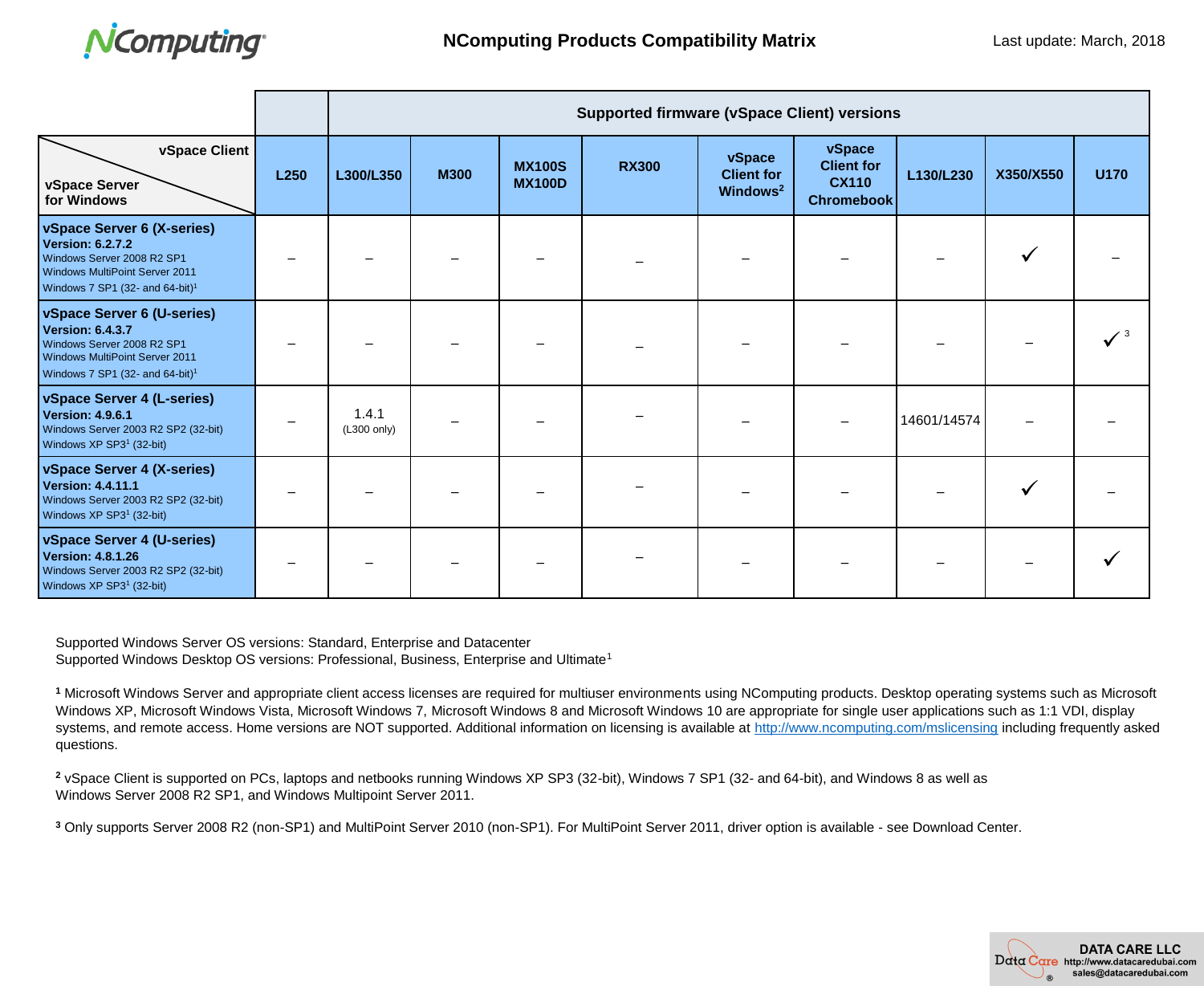

✓ – Client device is supported. X-series and U-series are zero-clients and do not have firmware thus no firmware version is specified.

|                                                                                                                                                                        | <b>Supported firmware (vSpace Client) versions</b> |                                |             |                                |                                                     |                                                                  |           |           |      |  |  |
|------------------------------------------------------------------------------------------------------------------------------------------------------------------------|----------------------------------------------------|--------------------------------|-------------|--------------------------------|-----------------------------------------------------|------------------------------------------------------------------|-----------|-----------|------|--|--|
| vSpace Client<br>vSpace Server<br>for Linux                                                                                                                            | L <sub>250</sub>                                   | L300/L350                      | <b>M300</b> | <b>MX100S</b><br><b>MX100D</b> | vSpace<br><b>Client for</b><br>Windows <sup>2</sup> | vSpace<br><b>Client for</b><br><b>CX100</b><br><b>Chromebook</b> | L130/L230 | X350/X550 | U170 |  |  |
| vSpace Server for Linux<br>Version: 4.0.30 (L-series, M-series,<br><b>MX-series)</b><br>Ubuntu Desktop 14.04 LTS<br>Ubuntu Desktop 16.04 LTS                           | 1.13.12                                            | 1.13.12                        | 2.4.7       | 2.4.7<br>(MX100S only)         |                                                     |                                                                  |           |           |      |  |  |
| vSpace Server for Linux<br><b>Version: 3.2.2.28 (L-series)</b><br>Ubuntu Desktop 10.04.4<br>Ubuntu Desktop 12.04.2<br>MAX (Madrid Linux) 6.5<br>MAX (Madrid Linux) 7.0 |                                                    | 1.6.3<br>$(L300 \text{ only})$ | 2.0.54      |                                |                                                     |                                                                  |           |           |      |  |  |
| vSpace Server for Linux<br>Version: 3.1.5.4 (X-series)<br>Ubuntu Desktop 10.04.3<br>Version: 3.3.5 (X-series)<br>Ubuntu Desktop 14.04.2 (64-bit)                       |                                                    |                                |             |                                |                                                     |                                                                  |           |           |      |  |  |

✓ – Client device is supported. X-series and U-series are zero-clients and do not have firmware thus no firmware version is specified.